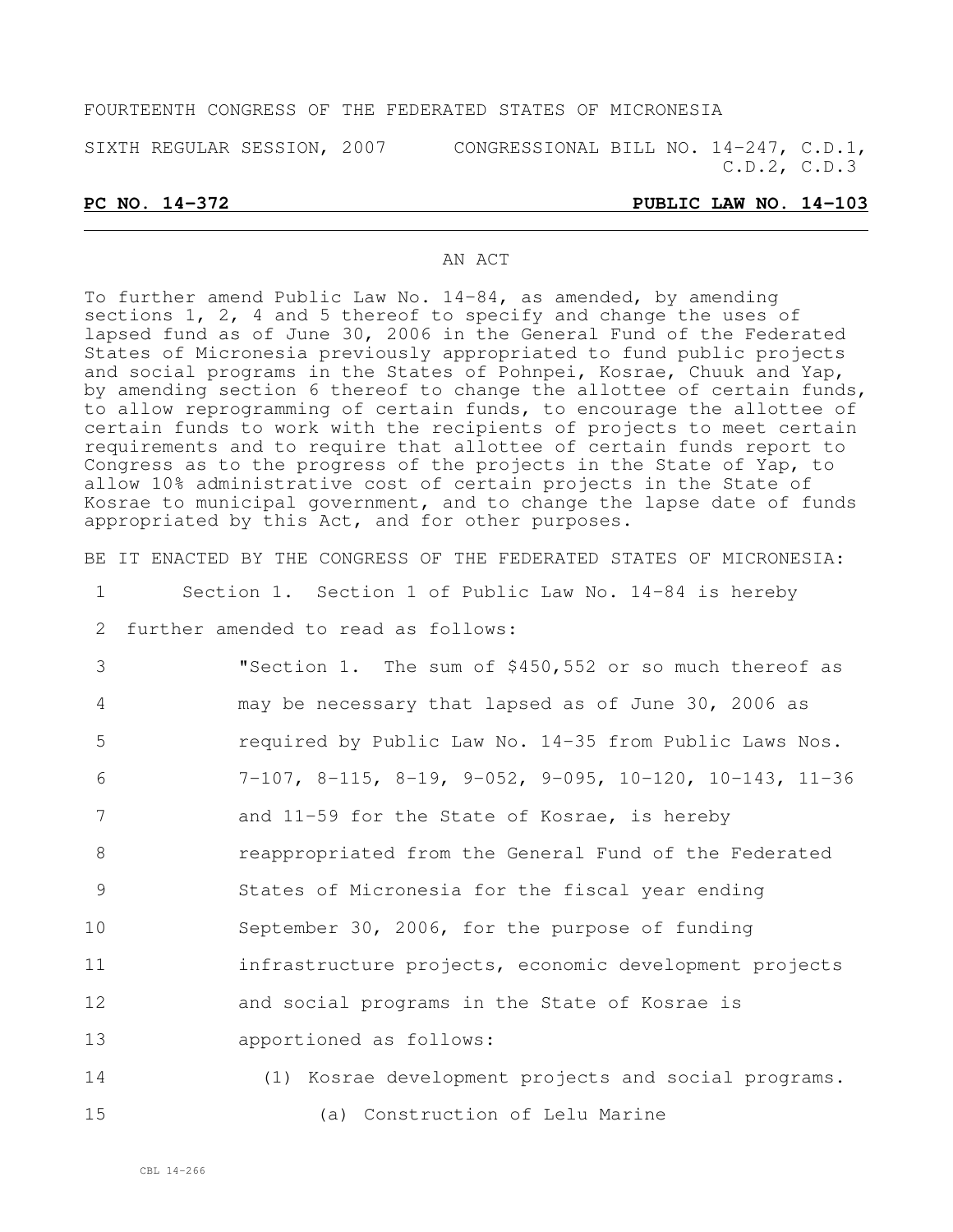| $\mathbf 1$ | Park Pavillion  \$                                | 25,000   |
|-------------|---------------------------------------------------|----------|
| 2           | Tafunsak Marine Park<br>(b)                       | 20,000   |
| 3           | Malem Marine Park<br>(c)                          | 10,000   |
| 4           | Tafunsak and Walung Water<br>(d)                  |          |
| 5           | System Improvement                                | 13,000   |
| 6           | (e) SDA School Building Renovation                |          |
| 7           | Matching Fund                                     | 10,000   |
| $8\,$       | (f)<br>Rural Development Program vehicle          | 12,000   |
| 9           | LUWA-Scholarship Fund<br>(q)                      | 2,000    |
| 10          | Finkol Ball Field Improvement<br>(h)              | 15,000   |
| 11          | Yata (Tafunsak) Basketball Court<br>(i)           | 10,500   |
| 12          | Criminal Justice Major scholarship<br>$(\dagger)$ | 8,500    |
| 13          | Walung Youth Center Renovation<br>(k)             | 10,000   |
| 14          | Kosrae Delegation Office Furnitures<br>(1)        | 2,624    |
| 15          | Lukaf Road Improvement<br>(m)                     | 7,000    |
| 16          | Yelum Road Filling and Compaction<br>(n)          | 15,000   |
| 17          | (o) Mosral Road Filling and                       |          |
| 18          | Drainage System                                   | 20,000   |
| 19          | (p) Fintakol to Malem Inner Road Filling,         |          |
| 20          | Drainage and Compaction                           | 25,000   |
| 21          | Tafeyat Farm Road Improvement<br>(q)              | 15,000   |
| 22          | (r) Mutunnennea to Inkoeya Inner Road             |          |
| 23          | Filling and Drainage System                       | 35,000   |
| 24          | (s) Utwa Biosphere Reserved Area Project          | 20,000   |
| 25          | (t) Other projects and programs  \$               | 174,928" |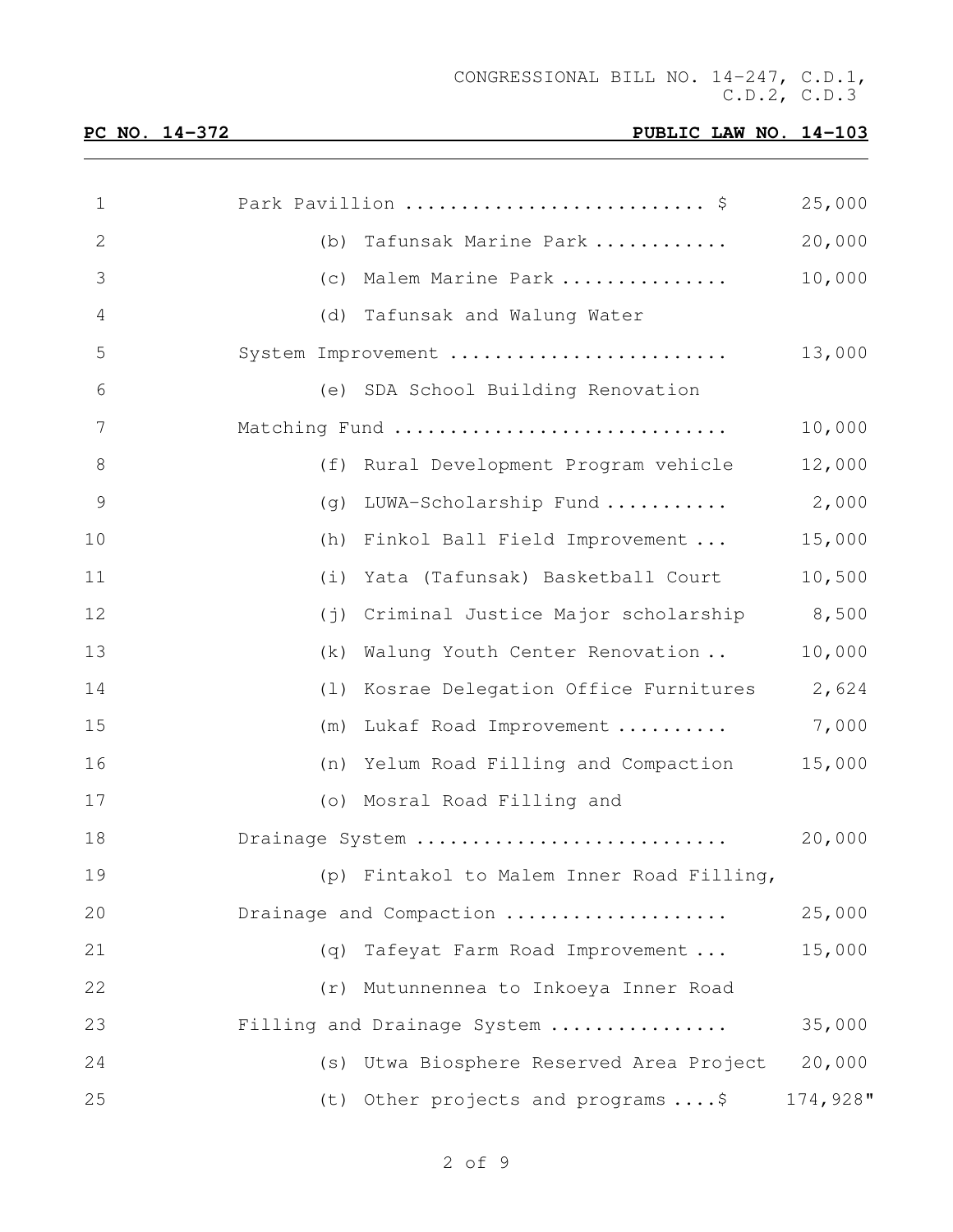| $\mathbf 1$     | Section 2. Section 2 of Public Law No. $14-84$ , as amended by               |
|-----------------|------------------------------------------------------------------------------|
| 2               | Public Law No. 14-96, is hereby further amended to read as                   |
| 3               | follows:                                                                     |
| 4               | "Section 2. The sum of \$56,522 or so much thereof as                        |
| 5               | may be necessary that lapsed as of June 30, 2006 as                          |
| 6               | required by Public Law No. 14-35 from Public Laws Nos.                       |
| $7\phantom{.0}$ | $7-35$ , $8-19$ , $8-75$ , $8-100$ , $8-115$ , $9-052$ , $10-120$ , $10-143$ |
| $\,8\,$         | and 11-36 for Chuuk State At Large, the sum of \$27,300                      |
| $\mathcal{G}$   | or so much thereof as may be necessary that lapsed as of                     |
| 10              | June 30, 2006 as required by Public Law No. 14-35 from                       |
| 11              | Public Law No. 8-134 for Election District No. 1, Chuuk                      |
| 12              | State, the sum of \$49,072 or so much thereof as may be                      |
| 13              | necessary that lapsed as of June 30, 2006 as required by                     |
| 14              | Public Law No. 14-35, from Public Laws Nos. 7-35, 8-19,                      |
| 15              | 8-115, 8-118, 8-120, 8-134, 9-095, 10-143 and 11-59 for                      |
| 16              | Election District No. 3, Chuuk State, and the sum of                         |
| 17              | \$20,512 or so much thereof as may be necessary that                         |
| 18              | lapsed as of June 30, 2006 as required by Public Law No.                     |
| 19              | 14-35 from Public Laws Nos. 6-49, 7-35, 8-19, 8-75, 8-                       |
| 20              | 100, 8-115, 8-118, 8-120, 8-136, 9-052, 9-095, 10-120,                       |
| 21              | 10-143, 11-27 and 11-59 for Election District No. 5,                         |
| 22              | Chuuk State, is hereby reappropriated from the General                       |
| 23              | Fund of the Federated States of Micronesia for the                           |
| 24              | fiscal year ending September 30, 2006, for the purpose                       |
| 25              | of funding projects and social programs as follows:                          |

of 9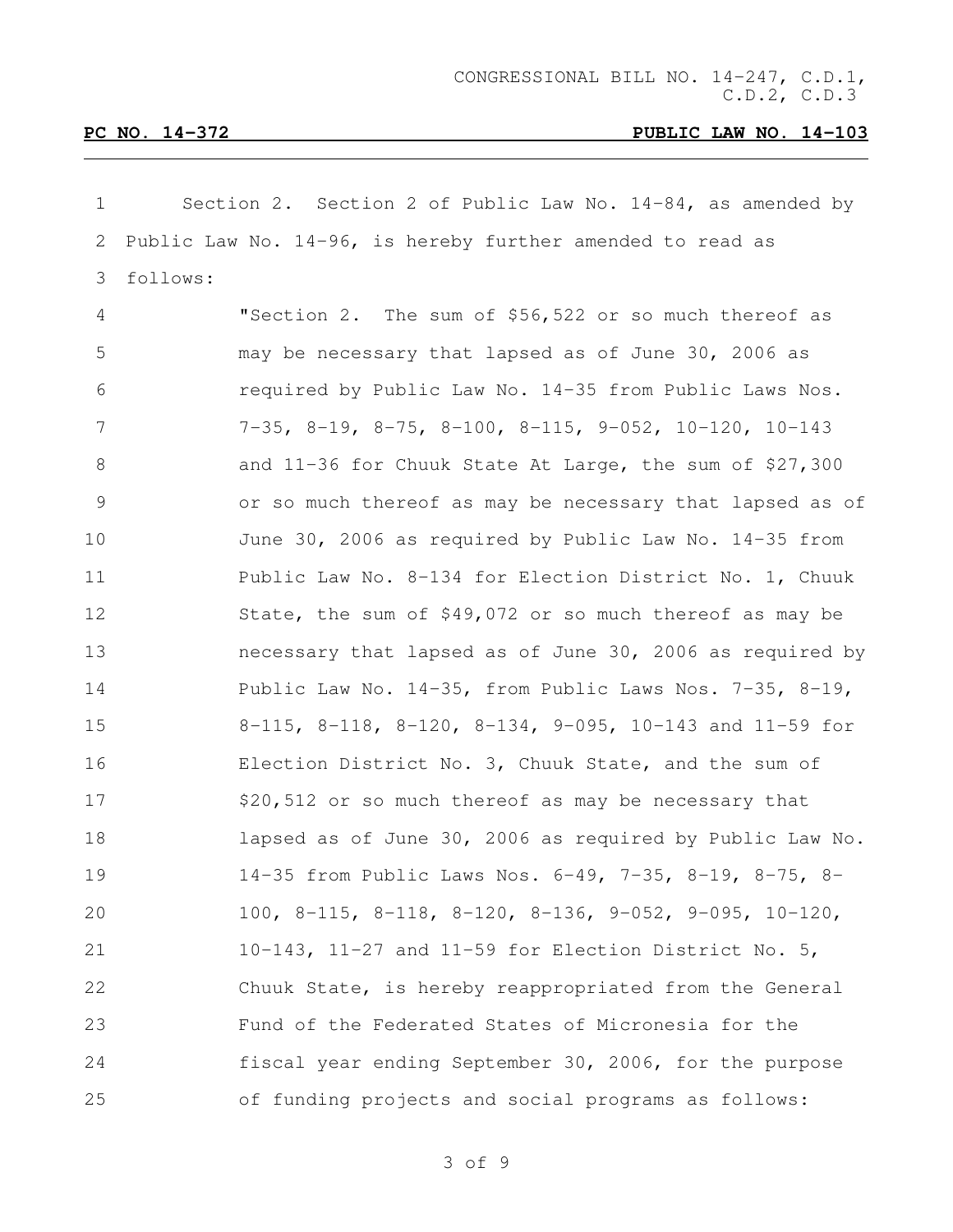| (1) Chuuk At Large                                                              |
|---------------------------------------------------------------------------------|
| (a) Youth & Gender Groups                                                       |
| 7,000                                                                           |
| 20,000<br>(b) Delegation Office operation                                       |
| (c) Repair of Public & Community                                                |
| Facilities<br>20,000                                                            |
| 9,522<br>(d) Students' tuition assistance                                       |
| (2) Election District No. 1                                                     |
| (a) Student Assistance<br>5,000                                                 |
| 8,000<br>(b) Community Center Renovation                                        |
| (c) Mortlock Development Commission<br>5,000                                    |
| (d) Delegation Office Operation<br>9,300                                        |
| (3) Election District No. 3                                                     |
| (a) Medical supplies<br>$-15,000$                                               |
| (b) Students <sup>1</sup> tuition assistance $\frac{34,072}{2}$                 |
| (4) Electión District No. 5                                                     |
| Charter & POL<br>(a)<br><del>16,512</del>                                       |
| (b) Community Hall<br>$4,000$ "                                                 |
| Section 3. Section 4 of Public Law No. 14-84 as amended by                      |
| Public Law No. 14-96, is hereby further amended to read as                      |
| follows:                                                                        |
| "Section 4. The sum of \$561,476 or so much thereof as                          |
| may be necessary that lapsed as of June 30, 2006 or as                          |
| required by Public Law No. 14-35 from Public Laws Nos.                          |
| $7-39$ , $8-19$ , $8-100$ , $8-115$ , $9-052$ , $9-095$ , $10-120$ , $10-143$ , |
|                                                                                 |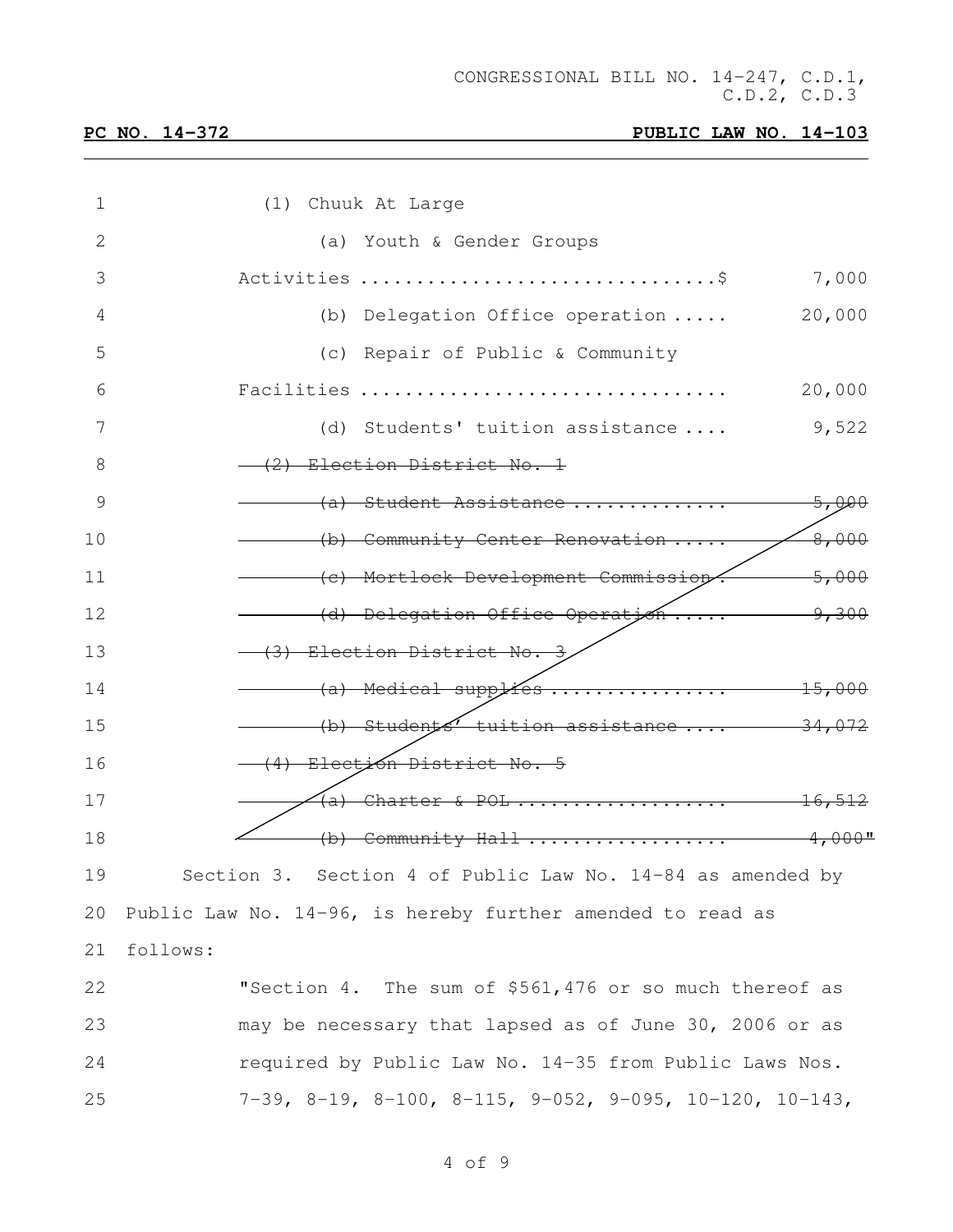| 1  | 11-36 and 11-59 for the State of Yap, is hereby         |
|----|---------------------------------------------------------|
| 2  | reappropriated from the General Fund of the Federated   |
| 3  | States of Micronesia for the fiscal year ending         |
| 4  | September 30, 2006, for the purpose of funding projects |
| 5  | and social programs in the State of Yap, and is         |
| 6  | apportioned as follow:                                  |
| 7  | 45,000<br>(i) Lothog Balebat project  \$                |
| 8  | 10,000<br>(ii) Canoe Sail Material                      |
| 9  | 40,000<br>(iii) Dugor Basketball Court                  |
| 10 | 45,000<br>(iv) Lamotrek Women's Center                  |
| 11 | 35,000<br>(v) Wulu, Fanif Road & Power project          |
| 12 | 40,000<br>Deechmur Women's Center<br>(vi)               |
| 13 | 50,000<br>(vii) Tegegin Power Extension                 |
| 14 | (viii) Southern Yap Water System                        |
| 15 | 30,000<br>Equipments                                    |
| 16 | (ix) Gagil Tomil Water System                           |
| 17 | Equipments<br>30,000                                    |
| 18 | 15,000<br>(x) Ifilik Island Outboard Motors             |
| 19 | (xi) Falalus Seawall<br>10,000                          |
| 20 | (xii) Mogmog Community Project<br>6,000                 |
| 21 | (xiii) Makiy Road Development<br>10,000                 |
| 22 | (xiv) Gilfith Project Supplemental<br>15,000            |
| 23 | 15,000<br>(xv) Waanyan Community Project                |
| 24 | (xvi) Asor Typhoon Shelter<br>15,000                    |
| 25 | 4,000<br>(xvii) Runuw Water System repair.\$            |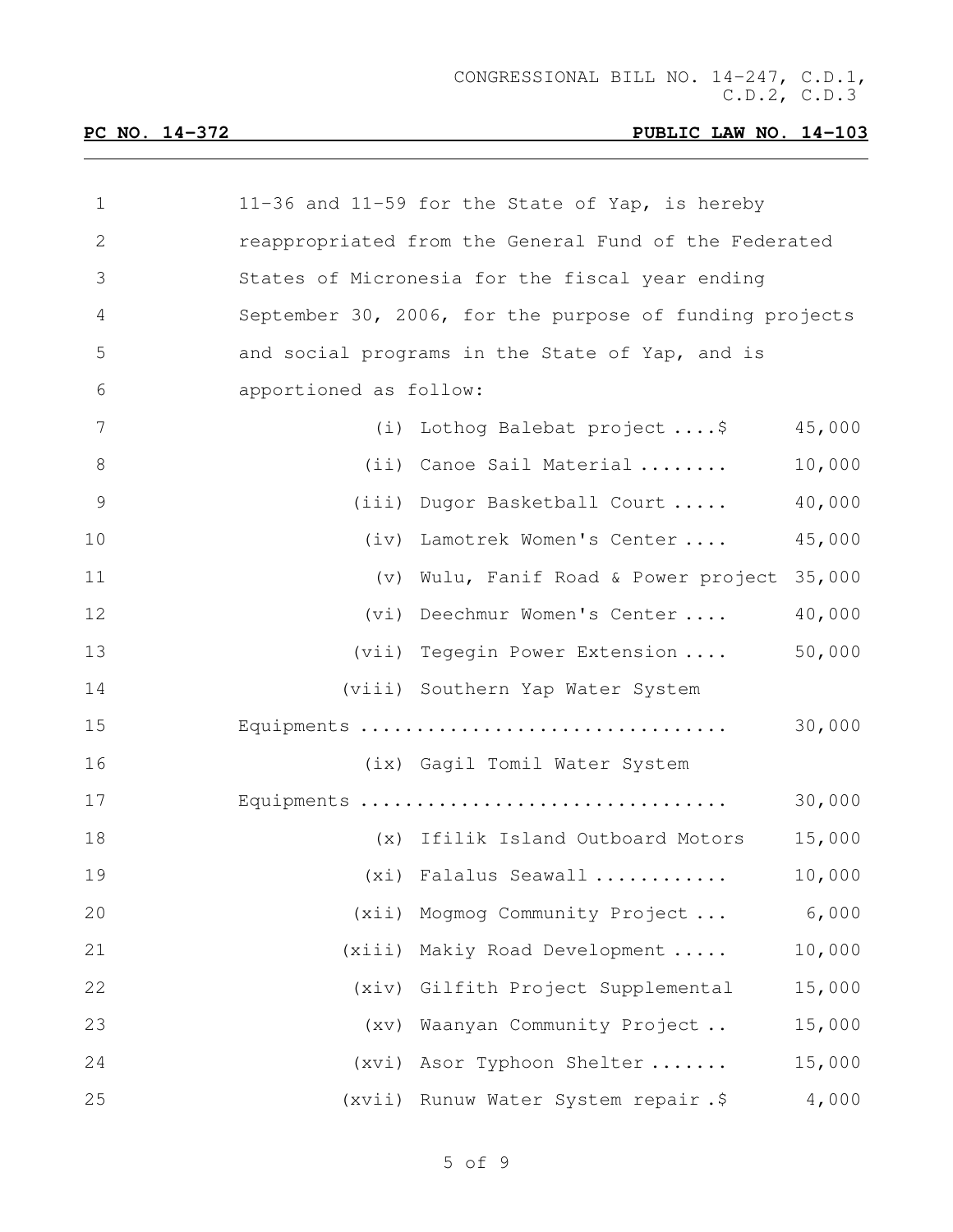| $\mathbf 1$  | 3,476<br>(xviii) Benik Village Project                      |  |
|--------------|-------------------------------------------------------------|--|
| $\mathbf{2}$ | (xix) Woleai Schools Energy Upgrading<br>30,000             |  |
| 3            | (xx) Yap Delegation conference room                         |  |
| 4            | extension & other needs<br>55,000                           |  |
| 5            | 43,000"<br>(xxi) Masilog, Ruy Rumung Project                |  |
| 6            | Section 4. Section 5 of Public Law No. 14-84, as amended by |  |
| 7            | Public Law No. 14-96, is hereby further amended to read as  |  |
| 8            | follows:                                                    |  |
| 9            | "Section 5. The sum of \$46,372 or so much thereof as       |  |
| 10           | may be necessary that lapsed as of June 30, 2006 or as      |  |
| 11           | required by Public Law No. 14-35 from Public Laws Nos.      |  |
| 12           | 8-100, 9-052, 9-095, 10-120, 10-126, 10-143 and 11-59 is    |  |
| 13           | hereby reappropriated from the General Fund of the          |  |
| 14           | Federated States of Micronesia for the fiscal year          |  |
| 15           | ending September 30, 2006, for the purpose of funding       |  |
| 16           | projects and social programs for Election District No. 1    |  |
| 17           | and the sum of $$22,364$ or so much thereof as may be       |  |
| 18           | necessary that lapsed as of June 30, 2006 as required by    |  |
| 19           | Public Law No. 14-35 from Public Laws Nos. 6-113, 8-100     |  |
| 20           | and 9-095 for Election District No. 2, Pohnpei State, is    |  |
| 21           | hereby reappropriated from the General Fund of the          |  |
| 22           | Federated States of Micronesia for the fiscal year          |  |
| 23           | ending September 30, 2006, for the purpose of funding       |  |
| 24           | projects and social programs for Election District No.      |  |
| 25           | 2, Pohnpei State as follows:                                |  |

of 9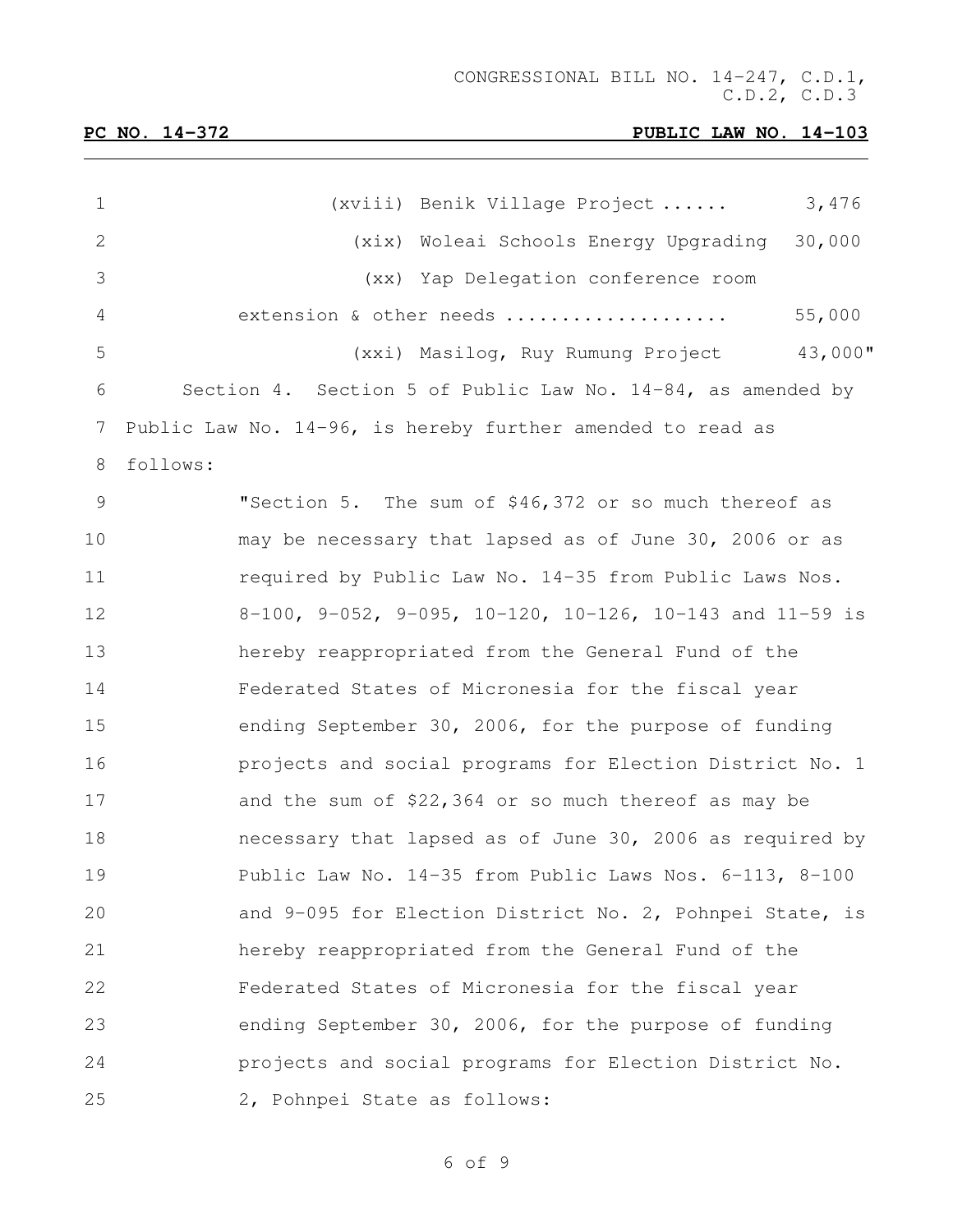| 1             | (1) Election District No. 1                                        |
|---------------|--------------------------------------------------------------------|
| 2             | Tomwara Road Construction.\$<br>10,000<br>(i)                      |
| 3             | 15,000<br>COM-Tomwara and Nanmal Road Maintenance                  |
| 4             | (iii) Matching Fund- Ohwa                                          |
| 5             | High School Library<br>2,500                                       |
| 6             | 8,000<br>Southern Island satellite project<br>(iv)                 |
| 7             | Sekere Retaining Wall<br>3,772<br>$(\triangledown)$                |
| 8             | (vi) ED1 Operations & Programs<br>3,100                            |
| $\mathcal{G}$ | (v) Completion of Kapinle Youth Center 4,000                       |
| 10            | - (2) Election District No. 2                                      |
| 11            | <del>(a) Project Management (ED2)  22,3</del>                      |
| 12            | Section 5. Section 6 of Public Law No. $14-84$ , as amended by     |
| 13            | Public Law No. 14-96 is hereby further amended to read as follows: |
| 14            | "Section 6. All funds appropriated by this Act shall be            |
| 15            | allotted, managed, administered, and accounted for in              |
| 16            | accordance with applicable law, including, but not                 |
| 17            | limited to, the Financial Management Act of 1979. The              |
| 18            | allottee of the funds appropriated in Sections 1 and 5             |
| 19            | of this Act shall be the President of the Federated                |
| 20            | States of Micronesia or the President's designee.<br>The           |
| 21            | allottee of the funds appropriated in Section 2 of this            |
| 22            | Act shall be the Chuuk State Commission on Improvement             |
| 23            | Project. The allottee of funds appropriated in Section             |
| 24            | 4 of this Act shall be the Governor of the State of Yap.           |
| 25            | The Governor may reprogram up to fifteenth percent (15%)           |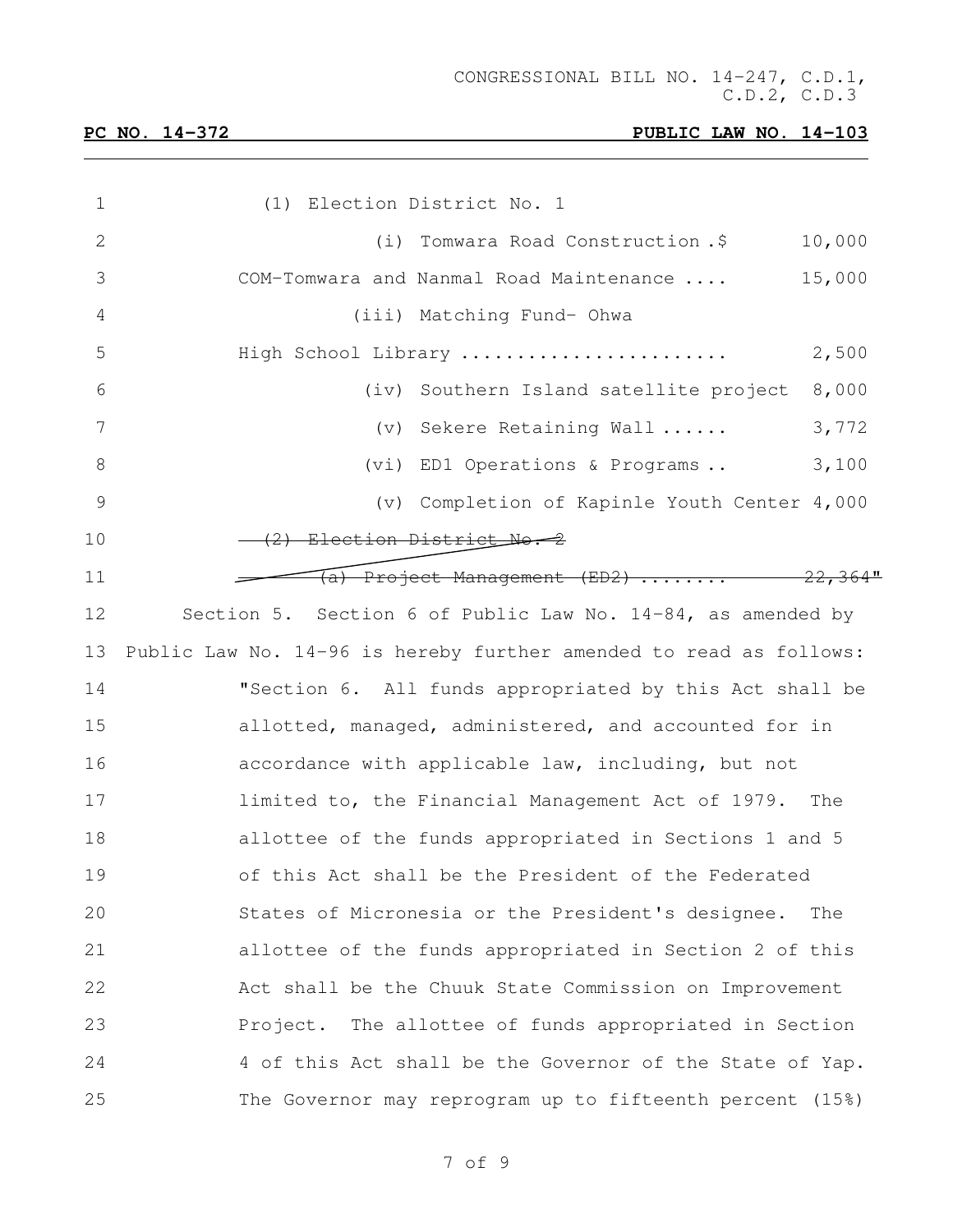| $\mathbf 1$   | to and from the funds appropriated for Yap State         |
|---------------|----------------------------------------------------------|
| $\mathbf{2}$  | projects and programs in section 4 (line item projects   |
| 3             | for the State of Yap); PROVIDED THAT, the Governor first |
| 4             | provides to the Secretary of Finance and Administration  |
| 5             | a written advisory specifying the amount to be           |
| $6\,$         | reprogrammed and the reason. The Governor is encouraged  |
| 7             | to work closely with the recipients of Yap community     |
| $\,8\,$       | projects, and may choose not to implement any project    |
| $\mathcal{G}$ | that does not meet the requirements in the State of Yap  |
| 10            | Strategic Development Plan (SDP). The recipients of the  |
| 11            | projects in Section 4 of this Act shall seek             |
| 12            | supplemental funding (in-kind, labor services or local   |
| 13            | materials) from other sources to supplement its          |
| 14            | projects. The allottee shall be responsible for          |
| 15            | ensuring that these funds, or so much thereof as may be  |
| 16            | necessary, are used solely for the purpose specified in  |
| 17            | this Act, and that no obligations are incurred in excess |
| 18            | of the sum appropriated. The allottee of the funds       |
| 19            | appropriated in section 4 of this Act shall report to    |
| 20            | Congress as to the progress of the project. The          |
| 21            | allottee of funds appropriated in section 1 of this Act  |
| 22            | shall give 10% administrative cost to municipal          |
| 23            | government. The authority of the allottee to obligate    |
| 24            | funds appropriated by this Act shall lapse as of         |
| 25            | September 30, 2009; PROVIDED HOWEVER, that the funds     |

of 9